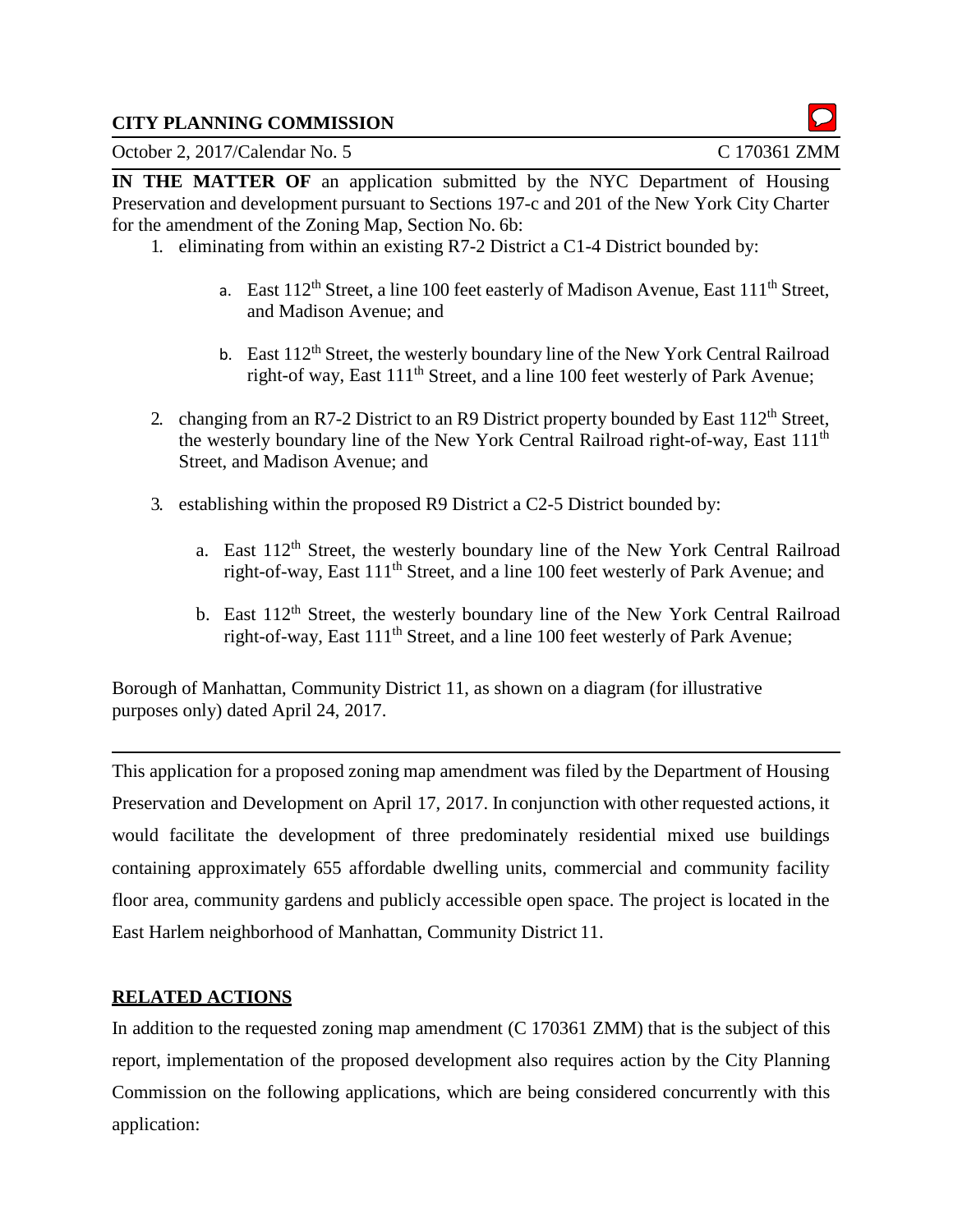| N 170362 ZRM | Zoning text amendment to designate a Mandatory Inclusionary<br>Housing (MIH) area.                                                  |
|--------------|-------------------------------------------------------------------------------------------------------------------------------------|
| C 170363 HAM | Urban Development Action Area Project (UDAAP) designation and<br>project approval and the disposition of City-owned property.       |
| C 170364 PQM | Acquisition of a portion of the disposition area by the City for<br>community garden use.                                           |
| C 170365 ZSM | Special permit to modify the height and setback and yard<br>requirements within a Large-Scale General Development.                  |
| C 170366 ZSM | Special permit to allow commercial use above the second story within<br>a mixed-use building.                                       |
| C 170367 ZSM | Special permit to modify parking requirements within a Large Scale<br>General Development.                                          |
| N 170368 ZCM | Certification from the City Planning Commission to modify the<br>ground-floor use requirements for a building facing a wide street. |

# **BACKGROUND**

A full background discussion and description of this application appear in the report on the related application for the UDAAP action (C 170363 HAM).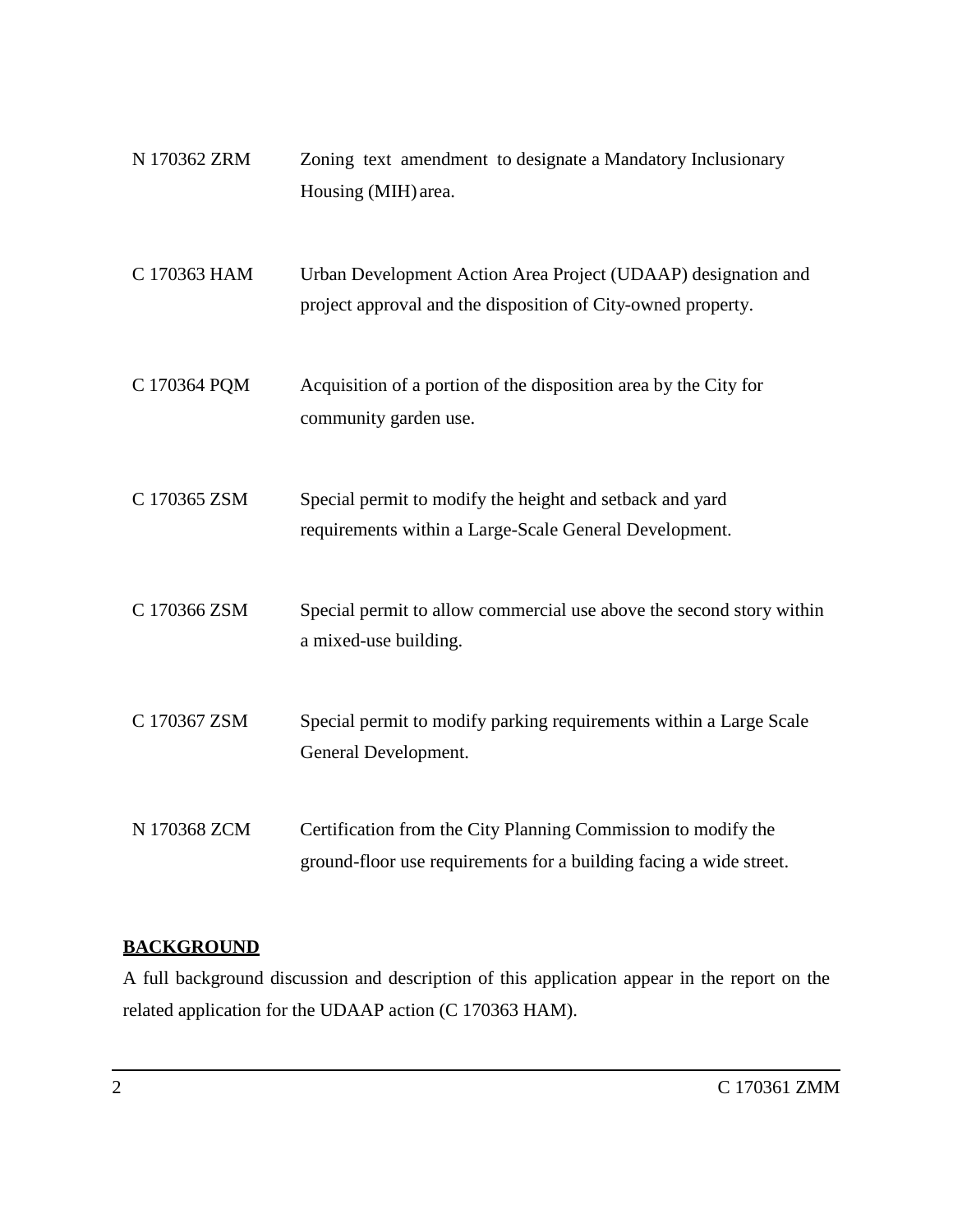#### **ENVIRONMENTAL REVIEW**

This application (C 170361 ZMM), in conjunction with the related actions (N 170362 ZRM, C 170363 HAM, C 170364 PQM, C 170365 ZSM, C 170366 ZSM, C 170367 ZSM and N 170368 ZCM), was reviewed pursuant to the New York State Environmental Quality Review Act (SEQRA), and the SEQRA regulations set forth in Volume 6 of the New York Code of Rules and Regulations, Section 617.00 et seq. and the City Environmental Quality Review (CEQR) Rules of Procedure of 1991 and Executive Order No. 91 of 1977. The designated CEQR number is 17DCP048M. The lead agency is the City Planning Commission.

A summary of the environmental review, including the Final Environmental Impact Statement (FEIS), issued on September 19, 2017, appears in the report on the related UDAAP action (C 170363 HAM).

# **UNIFORM LAND USE REVIEW**

This application (C 170361 ZMM), in conjunction with the related actions (C 170363 HAM, C 170364 PQM, C 170365 ZSM, C 170366 ZSM and C 170367 ZSM), was certified as complete by the Department of City Planning on April 24, 2017 and was duly referred to Manhattan Community Board 11 and the Manhattan Borough President in accordance with Title 62 of the Rules of the City of New York, Section 2-02(b), along with the related applications for a zoning text amendment ( N 170362 ZRM) and a City Planning Commission certification (N 170368 ZCM), which was referred for information and review in accordance with the procedures for non-ULURP matters.

## **Community Board Public Hearing**

Community Board 11 held a public hearing on this application (C 170361 ZMM) on June 27, 2017 and on that date, by a vote of 29 in favor, five in opposition, and with three abstentions, adopted a resolution recommending approval with conditions.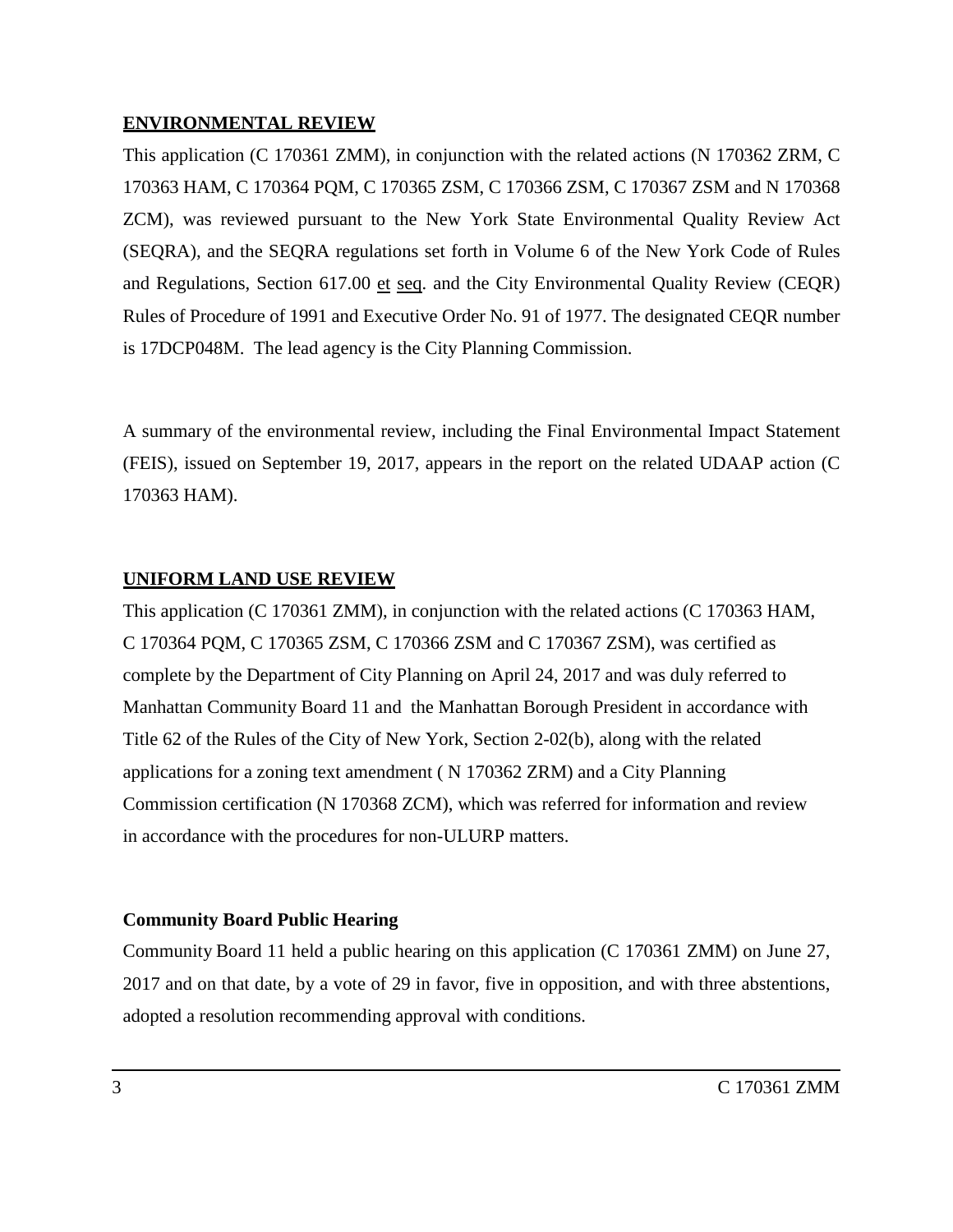A summary of the Community Board's recommendations appears in the report on the related UDAAP action (C 170363 HAM).

#### **Borough President Recommendation**

This application (C 170361 ZMM) was considered by the Manhattan Borough President, who issued a recommendation approving the application with conditions on August 2, 2017.

A summary of the Borough President's recommendations appear in the report for the related UDAAP action (C 170363 HAM).

#### **City Planning Commission Public Hearing**

On August 9, 2017 (Calendar No. 20), the City Planning Commission scheduled August 23, 2017 for a public hearing on this application (C 170361 ZMM) and the applications for the related actions. The hearing was duly held on August 23, 2017 (Calendar No. 38).

There were eight speakers in favor of the application and none in opposition, as described in the report on the related UDAAP action (C 170363 HAM).

# **CONSIDERATION**

The Commission believes that this proposed zoning map amendment, in conjunction with the related actions, is appropriate.

A full consideration and analysis of the issues and the reasons for approving the application appears in the report on the related UDAAP action (C 170363 HAM).

#### **RESOLUTION**

**RESOLVED,** that having considered the Sendero Verde Development Alternative in the Final Environmental Impact Statement (FEIS) of the Harlem Neighborhood Rezoning applications, for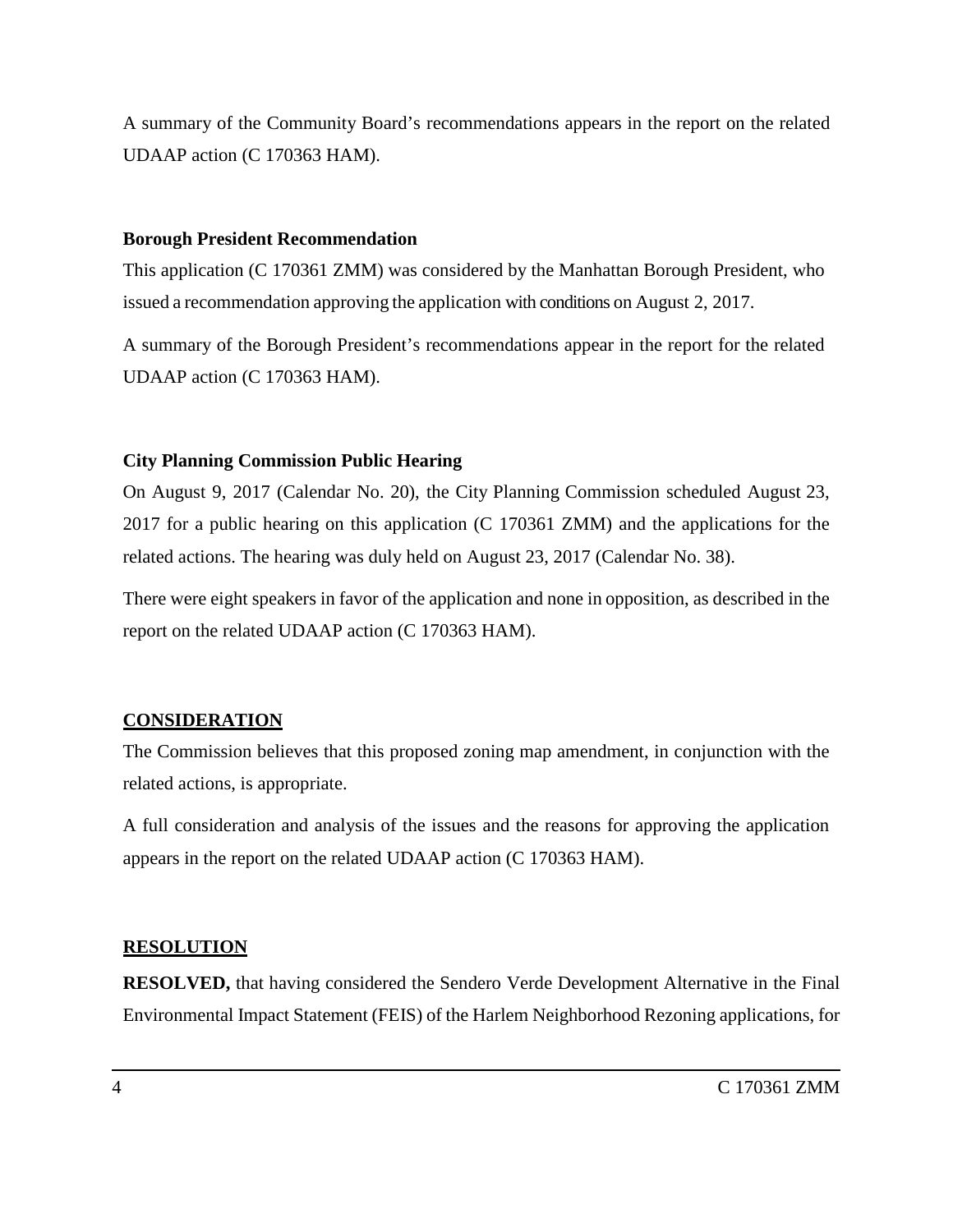which a Notice of Completion was issued on September 19, 2017, with respect to this application (CEQR No. 17DCP048M), and the Technical Memorandum, dated September 29, 2017, the City Planning Commission finds that the requirements of the New York State Environmental Quality Review Act and Regulations have been met and that:

- 1. Consistent with social, economic and other essential considerations from among the reasonable alternatives available, the action is one which avoids or minimizes adverse environmental impacts to the maximum extent practicable; and
- 2. The adverse environmental impacts identified in the Sendero Verde Development Alternative of the FEIS will be minimized or avoided to the maximum extent practicable by incorporating as conditions to the approval, pursuant to the Land Disposition Agreement(s) with the City, those project components related to the environment and mitigation measures determined to be practicable.

The report of the City Planning Commission, together with the FEIS and the Technical Memorandum dated September 29, 2017, constitute the written statement of facts, and of social, economic and other factors and standards, that form the basis of the decision, pursuant to Section 617.11(d) of the SEQRA regulations; and be it further

**RESOLVED**, that the City Planning Commission finds that the action described herein will have no significant impact on the environment; and

**RESOLVED**, by the City Planning Commission, pursuant to Section 200 of the New York City Charter, that based on the environment determination and the consideration described in this report, the Zoning Resolution of the City of New York, effective as December 15, 1961, and as subsequently amended, is hereby amended by changing the Zoning Map, Section No. 6b:

1. eliminating from within an existing R7-2 District a C1-4 District bounded by: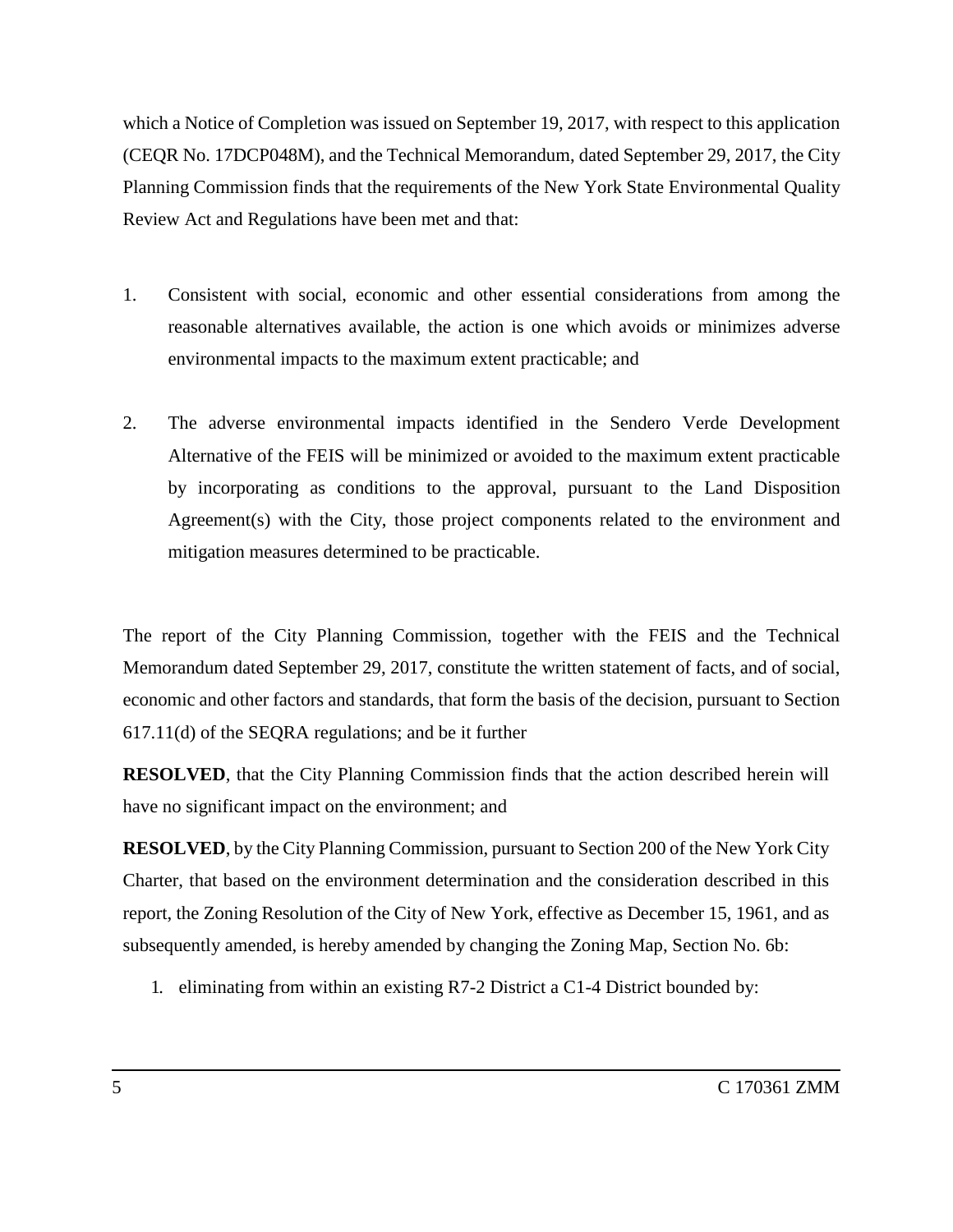- a. East  $112^{th}$  Street, a line 100 feet easterly of Madison Avenue, East  $111^{th}$  Street, and Madison Avenue; and
- b. East  $112<sup>th</sup>$  Street, the westerly boundary line of the New York Central Railroad right-of way, East  $111<sup>th</sup>$  Street, and a line 100 feet westerly of Park Avenue:
- 2. changing from an R7-2 District to an R9 District property bounded by East 112<sup>th</sup> Street, the westerly boundary line of the New York Central Railroad right-of-way, East 111th Street, and Madison Avenue; and
- 3. establishing within the proposed R9 District a C2-5 District bounded by:
	- a. East 112<sup>th</sup> Street, the westerly boundary line of the New York Central Railroad right-of-way, East 111th Street, and a line 100 feet westerly of Park Avenue; and
	- b. East 112<sup>th</sup> Street, the westerly boundary line of the New York Central Railroad right-of-way, East 111th Street, and a line 100 feet westerly of Park Avenue;

Borough of Manhattan, Community Board 11, as shown on a Diagram (for illustrative purposes only) dated April 24, 2017.

The above resolution (C 170361 ZMM), duly adopted by the City Planning Commission on October 2, 2017 (Calendar No. 5), is filed with the Office of the Speaker, City Council, and the Borough President in accordance with the requirements of Section 197-d of the New York City Charter.

**MARISA LAGO,** *Chair* **KENNETH J. KNUCKLES, ESQ.,** *Vice Chairman* **RAYANN BESSER, ALFRED C. CERULLO, III, MICHELLE R. DE LA UZ, JOSEPH DOUEK, RICHARD W. EADDY, CHERYL COHEN EFFRON, HOPE KNIGHT, ANNA HAYES LEVIN, ORLANDO MARIN, LARISA ORTIZ** *Commissioners*